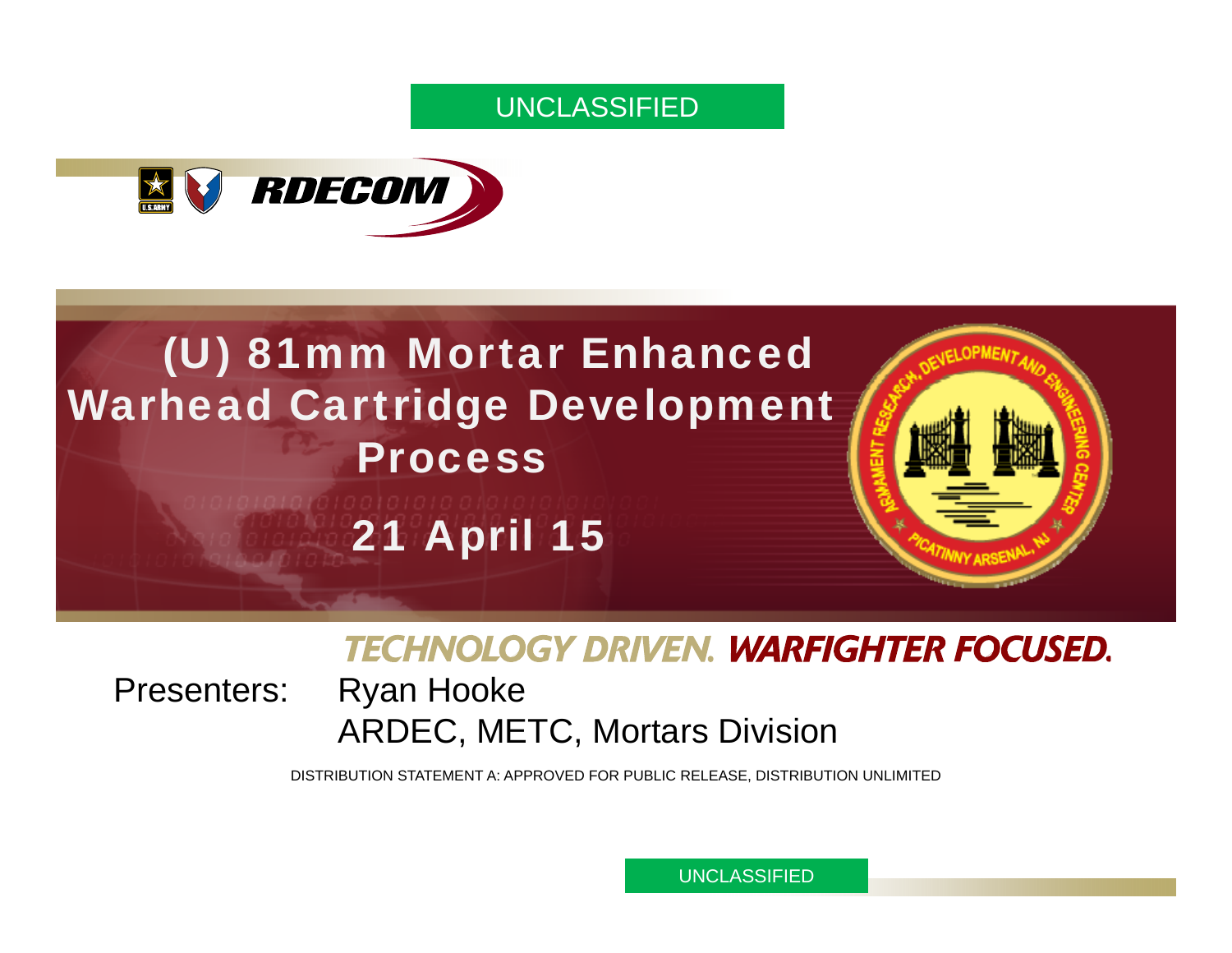#### (U) 81mm Mortar Enhanced Warhead Cartridge Development Process

• (U) BLUF

ROCHO

- (U) Common Definitions
- (U) History
- (U) Warhead Concepts QFD Scoring Criteria
- (U) Existing and Enabling Technologies Evaluated
- (U) Results
- •(U) M&S Assumptions Summary
- (U) Modeling & Simulation Optimization Process
- (U) Summary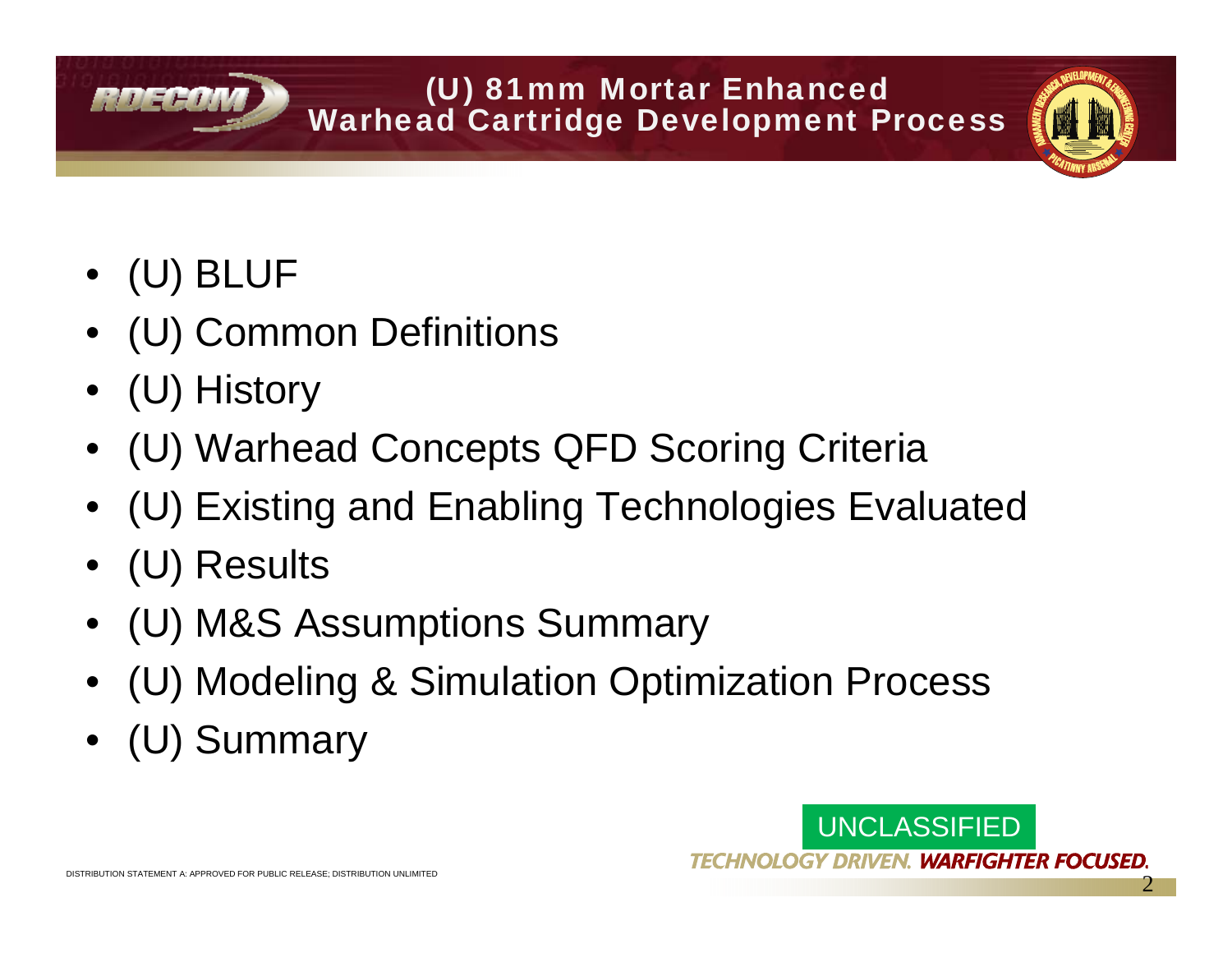

# (U) BLUF

- • (U) Responding to Combat & Materiel Developer's strategic planning & requirements
	- (U) ARDEC provided feasible material technologies for near, mid and long term goals
- • (U) Understand the science to optimize lethality/effectiveness on a cartridge level, system solution
	- (U) Targets vulnerability, fragmentation pattern (projectile shape), warhead fragment size and velocity.
	- (U) Modeling and Simulation (M & S) tools were used to perform the down selection process.
- • (U) For lethality technologies, ARDEC utilized a structured process to down select current ARDEC S & T warhead technologies.
	- (U) The Integrated Product Team consisted of the following divisions: Mortars; Warheads; Quality Control; Aerodynamics; Propulsion; Production, Organics, and other SMEs.
	- (U) Selection was based on performance, producibility, maintaining the industrial base, system compatibility, affordability, scalability, & spiral integration.
- • (U) Cartridge solutions have been identified addressing near term goals:
	- (U) Leveraging Current and Past Technologies: Pre-Formed Fragments-Shrapnel (1784), Pre-scored Fragments - M26/M61 Grenades (Korean War), Natural Fragmentation Steel-Frankford Arsenal Report (1976), Combining technologies-Present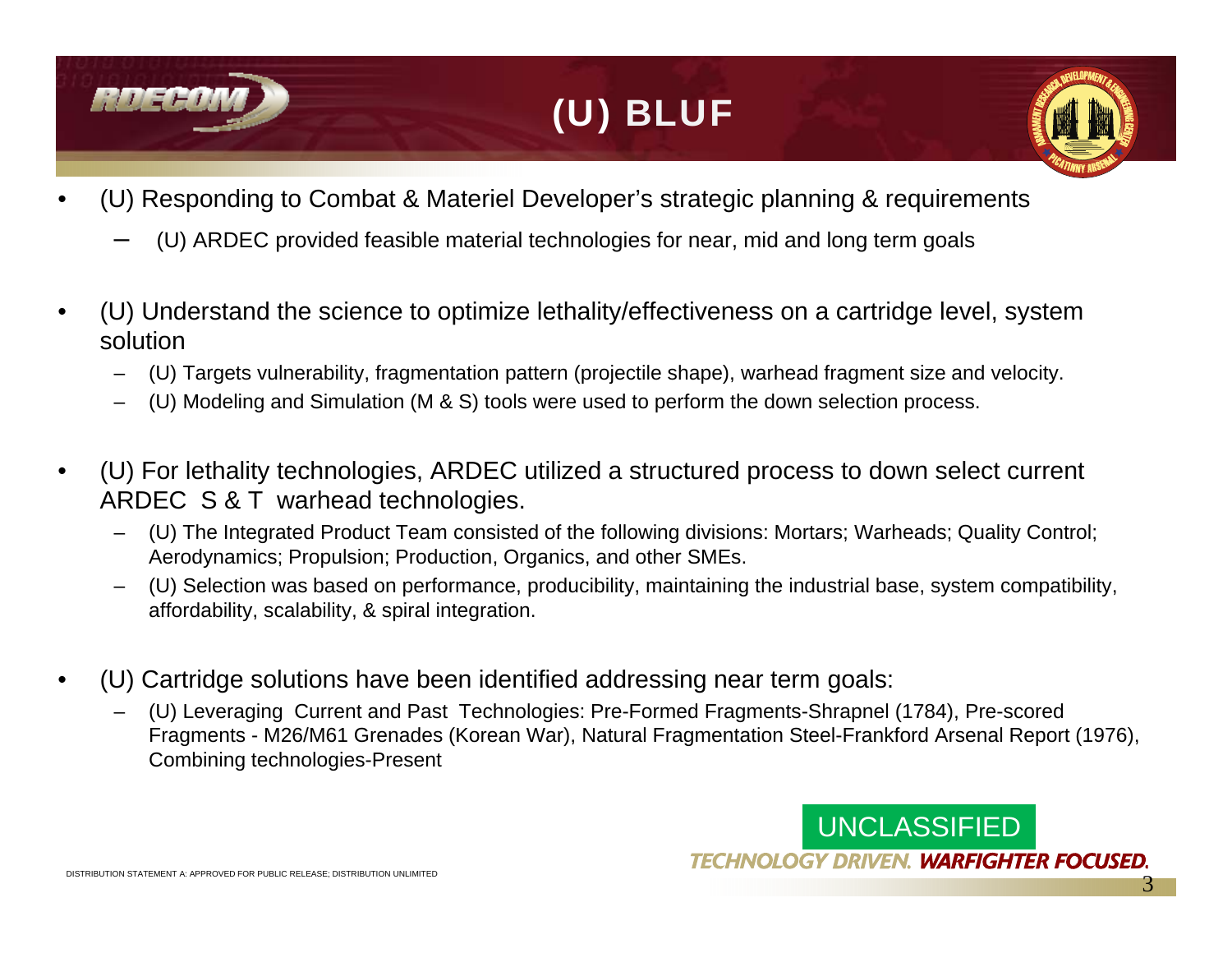# (U) Common Definitions

- (U) Lethality is a measure of the ability of a weapon or munition to inflict harm / damage on a target. Often expressed in :
	- Lethal Area
	- Probability of Kill vs. Range (Pk vs. R)
	- Probability of Incapacitation Pi / Pk Matrix File
- (U) Effectiveness is a measure which couples munition lethality data with delivery errors to quantify performance. Often expressed in:
	- Fractional Damage (FD)
	- Expected Fractional Casualty (EFC)
	- Number of Rounds Required to Defeat a Target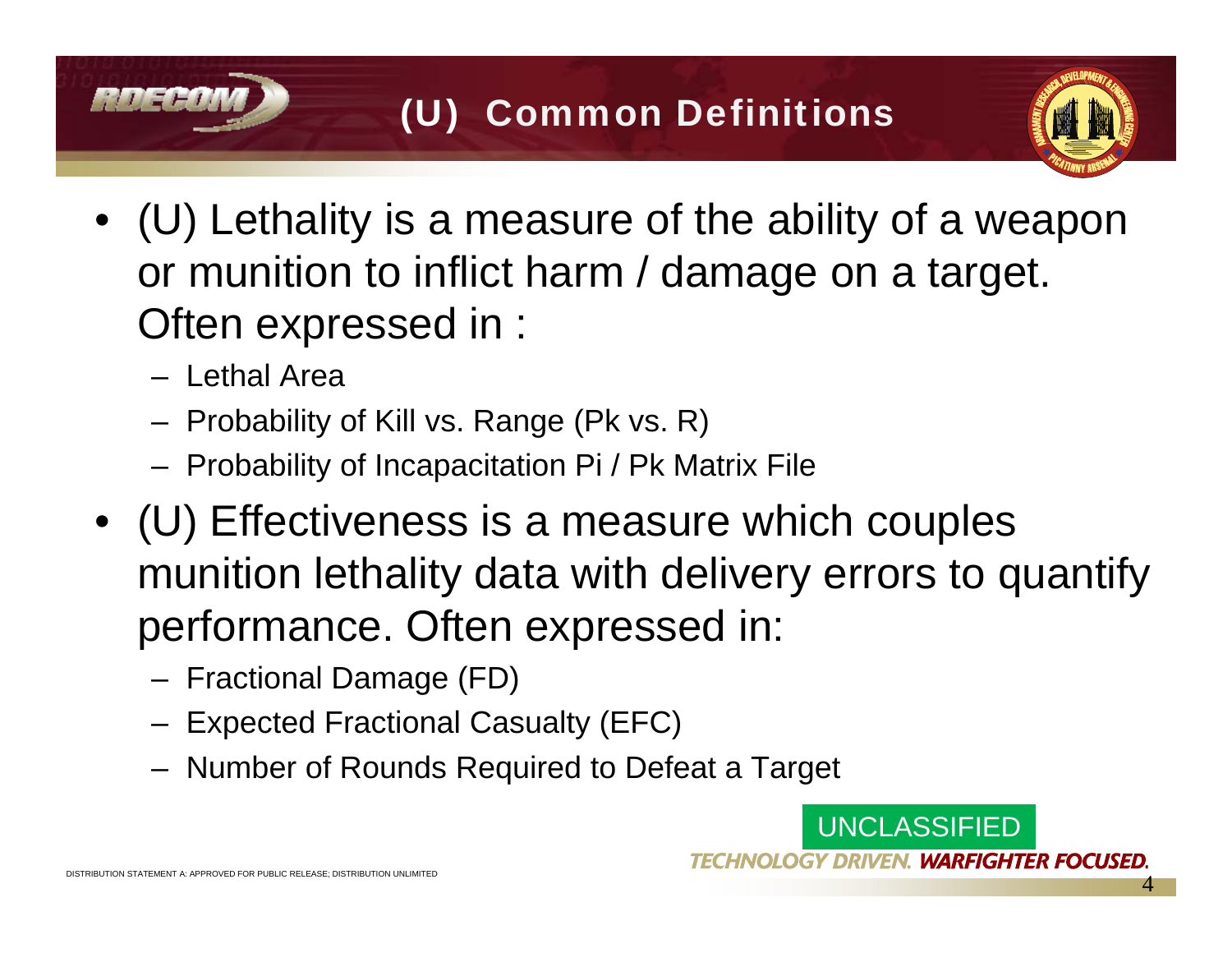# (U) History

(U) In 1784, Henry Shrapnel invented the shrapnel shell for cannons. Shrapnel is a type of fragmentation named after the inventor, Major-General Henry Shrapnel. Shrapnel projectiles contained shot propelled by an explosive charge to scatter the shot as well as fragments of the shell casing.

(U) Shrapnel understood lethality/effectiveness was coupled to the ballistics of the projectile, height of burst and resulting fragmentation projection over an area

#### Foundation of Work



Hard lead-antimony Soft lead bullets **bullets** Wooden **Original Shrapnel shell** Col. Boxer's "Diaphragm shell"

Flg. 2. Original Shell designed by Lieut. Henry Shrapnel and Col. Boxer's Improvement Machinery

UNCLASSIFIED

**TECHNOLOGY DRIVEN. WARFIGHTER FOCUSED**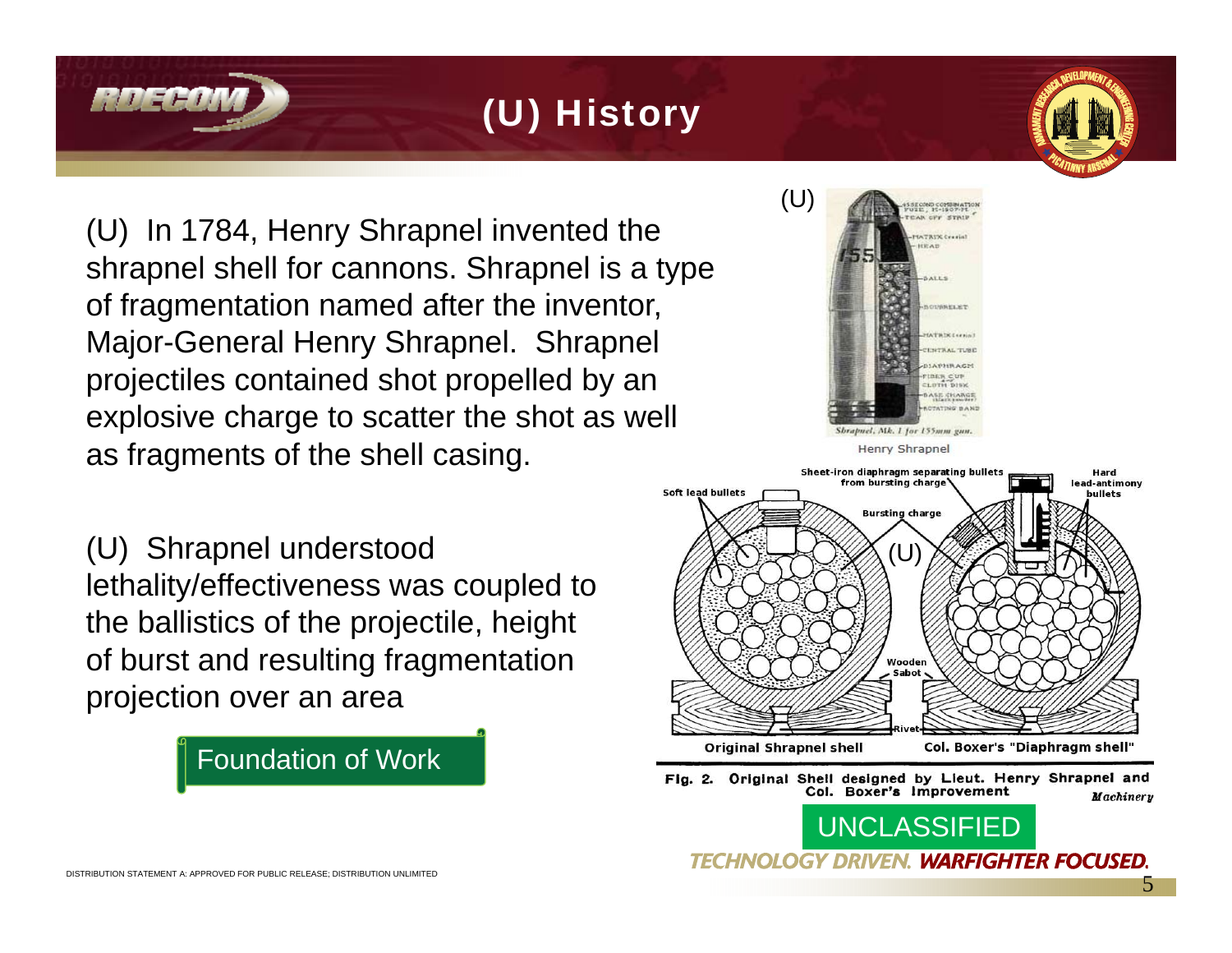#### (U) Warhead Concepts Quality Functional Deployment (QFD) Scoring Criteria

(U) *Eight scoring criteria was used to evaluate various warhead concepts in the mini QFD.*

- 1. (U) Cost/Producibility: Complexity/mass United States of America production base and cost of warhead concept
- 2. (U) Performance: Meeting warhead objectives
- 3. (U) Schedule (Gen 1): Generation 1 concept meeting schedule
- 4. (U) Schedule (Gen 2): Generation 2 concept meeting schedule
- 5. (U) Schedule (Gen 3): Generation 3 concept meeting schedule
- 6. (U) MRL: Manufacturing Readiness Level maturity
- 7. (U) TRL: Technology Readiness Level maturity
- UNCLASSIFIED8. (U) Gun Launch Survivability: Mortar warhead survivability during gun launch

**TECHNOLOGY DRIVEN. WARFIGHTER FOCUSED** 

 $A \cup B = H$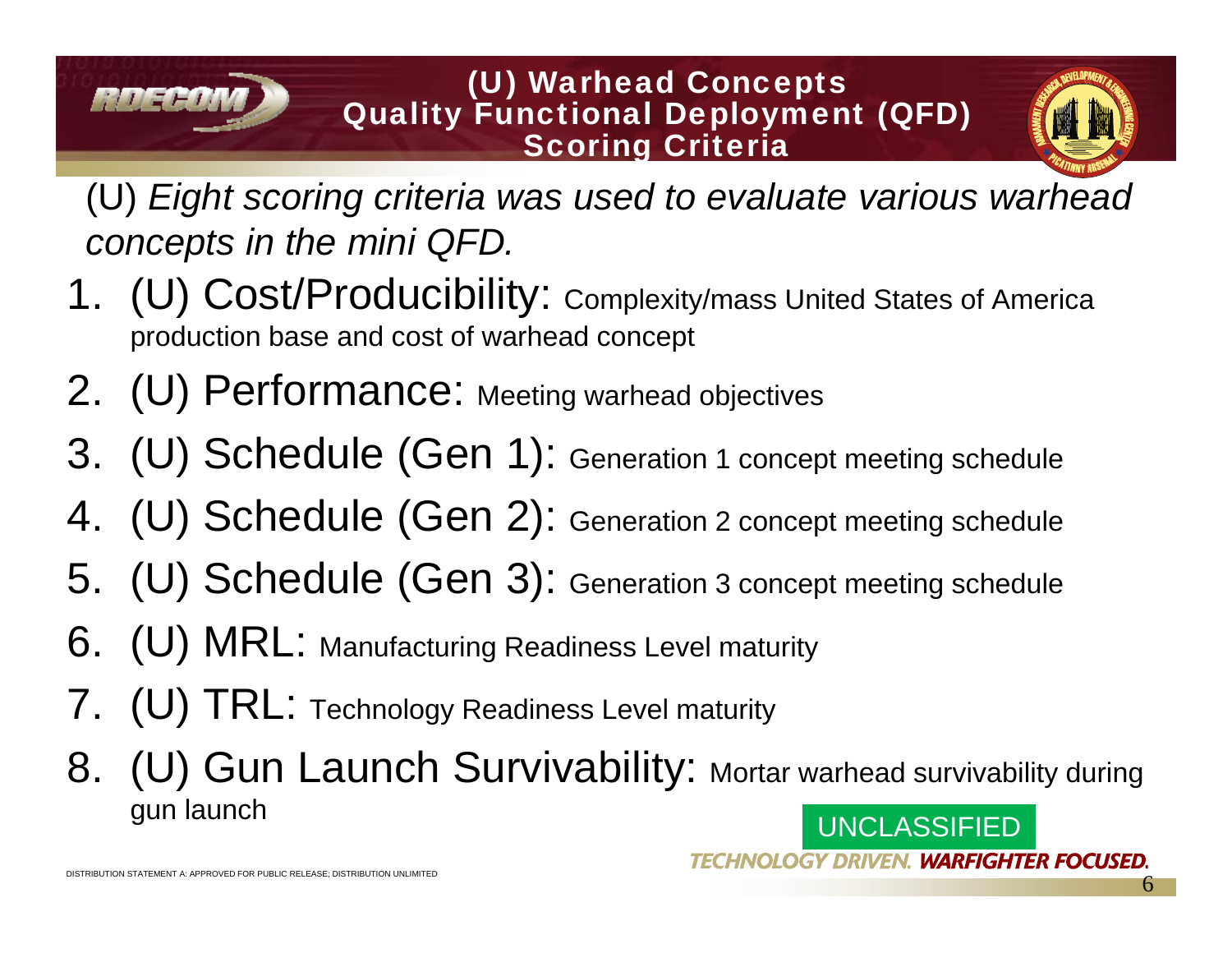### (U) Technology Evaluation Approach



•(U) Evaluated technologies based on cost, lethality/effectiveness, IM, TRL, MRL…(up front lethality analysis)

•(U) The mortar warhead technology mini QFD was broken down into categories. These categories were further broken down into specific warhead concepts.

•(U) The concepts were scored on a 1, 3, and 9 scale. After adding weighting factors for each scoring criteria, the top 13 concepts with the highest score were chosen from the mini QFD for further M&S evaluation.

•(U) Lethality and Effectiveness was evaluated using M&S tools (i.e. Cale/PAFrag, ALE3D, CTH…) and existing test data generated from other warhead applications to design, then assess mortar lethality and effectiveness.



 $5711 - H$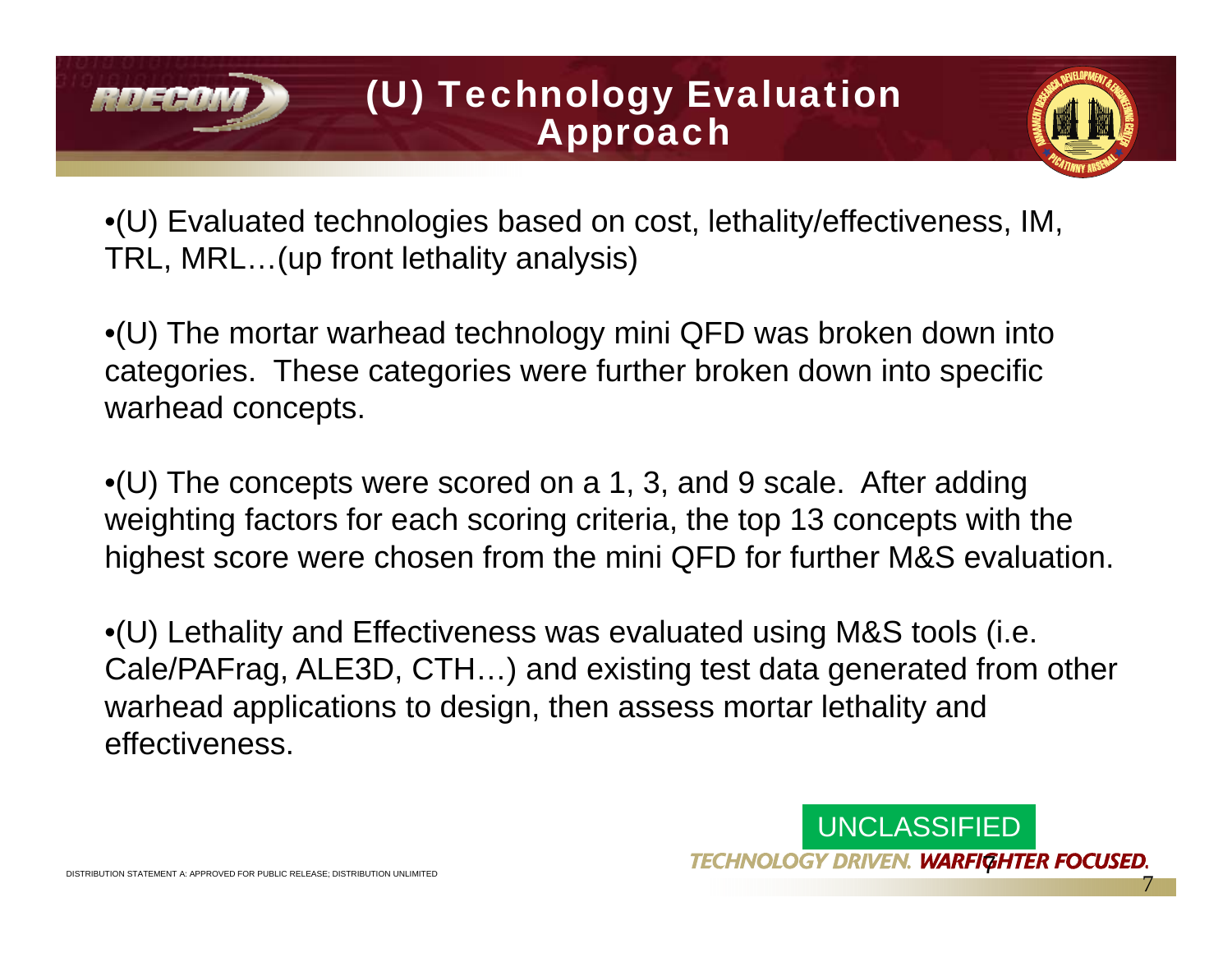# (U) Results

|                                                              |  | (U//FOUO) Scoring Criteria (Weighted) |                |                            |            |     |                                           |     |
|--------------------------------------------------------------|--|---------------------------------------|----------------|----------------------------|------------|-----|-------------------------------------------|-----|
| $(U)$ Concepts                                               |  | <b>Cost/</b><br><b>Producibility</b>  | Performance    | <b>Schedule</b><br>(Gen 1) | <b>MRL</b> | TRL | <b>Gun Launch</b><br><b>Survivability</b> |     |
|                                                              |  | Con                                   | Con            | Con                        | Con        | Con | Con                                       |     |
|                                                              |  | 10                                    | 15             | 5                          | 2          | 2   | 10                                        |     |
|                                                              |  | 3                                     | 9              | 3                          | 9          | 9   | 9                                         | 306 |
| $\frac{38}{33}$<br>$\frac{35}{40}$<br>41                     |  | 3                                     | 9              | 3                          | 3          | 9   | 9                                         | 294 |
|                                                              |  | 3                                     | 9              | 3                          | 3          | 9   | 9                                         | 294 |
|                                                              |  | 3                                     | 9              | 3                          | 3          | 9   | 9                                         | 294 |
|                                                              |  | 3                                     | 9              | 3                          | 3          | 9   | 9                                         | 294 |
| 31                                                           |  | 3                                     | 9              | 3                          | 3          | 3   | 9                                         | 282 |
|                                                              |  | 3                                     | $\overline{9}$ | 3                          | 3          |     | 9                                         | 278 |
| $rac{5}{12}$<br>$rac{12}{13}$<br>$rac{13}{6}$<br>$rac{6}{7}$ |  | 3                                     | 9              | 3                          | 3          | 1   | 9                                         | 278 |
|                                                              |  | 3                                     | 9              | 3                          | 3          |     | 9                                         | 278 |
|                                                              |  | 3                                     | 9              | 3                          | 3          |     | 9                                         | 278 |
|                                                              |  | 9                                     | 3              | 3                          | 3          | 9   | 9                                         | 264 |
|                                                              |  | 9                                     | 3              | 3                          | 3          | 9   | 9                                         | 264 |

- Category: Controlled Fragmentation 1 (6 Concepts)  $(U)$
- **Category: Controlled Fragmentation 2 (1 Concept)**  $(U)$
- Category: Controlled Fragmentation 3 (6 Concepts)  $(U)$

(U) The top 13 concepts results have been colored coded to show the technology category they belong to.

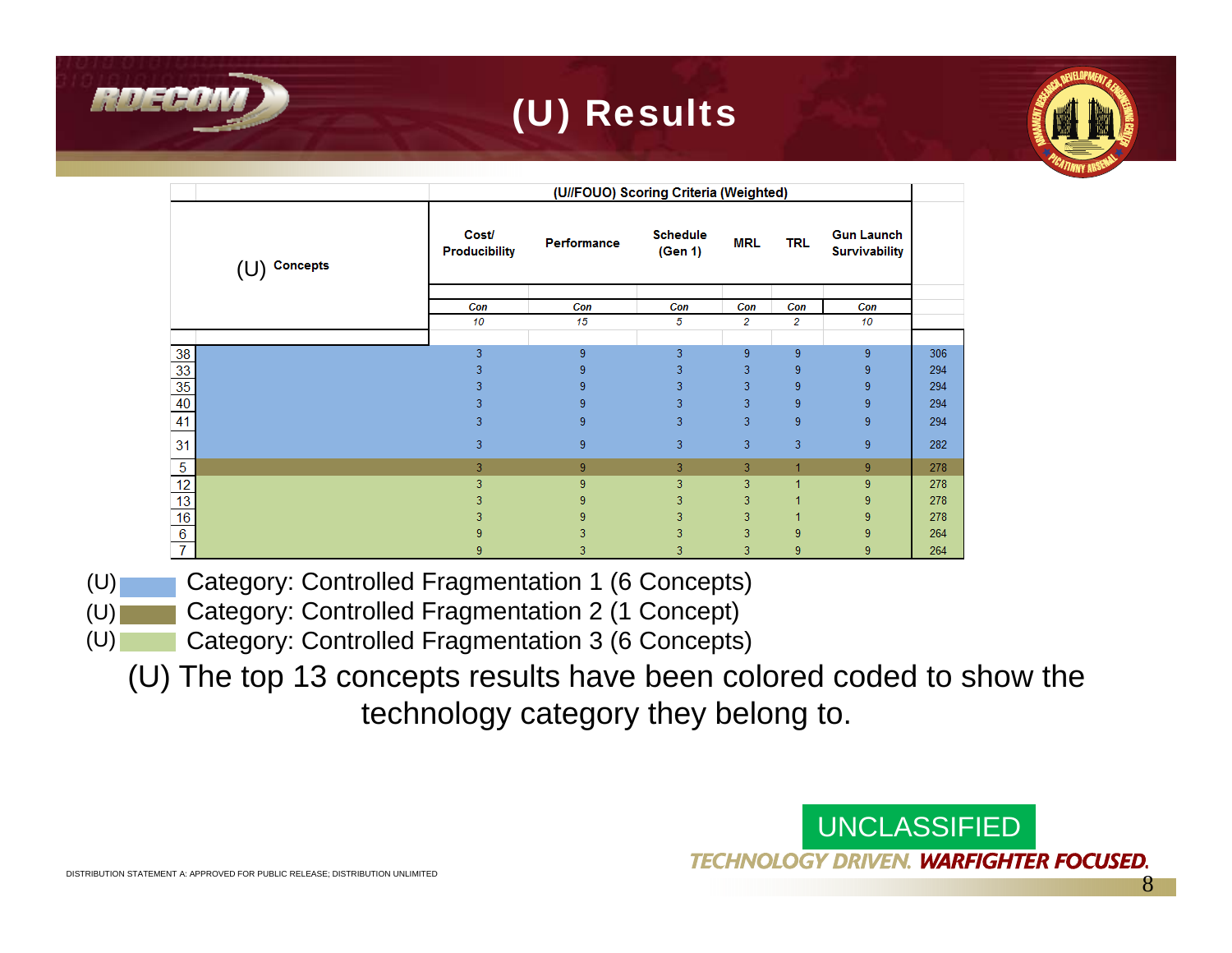# (U) Modeling & Simulation Assumptions Summary

- • (U) CEPs will match the current 81mm HE Cartridge (drives effectiveness).
- • (U) Angles of fall at all ranges will match the current 81mm HE Cartridge AoFs.
- • (U) The natural fragmentation steel selected will produce fragments of the same mass and shape distribution compared to the 81mm HE Cartridge while using IM explosives to accelerate fragments.
- • (U) The natural fragmentation steel selected will accelerate in a similar manner as other steels (no degradation in velocity).
- • (U) Blast over pressure during firing will not be affected by the new shape; no reduction in the allowable number of rounds per day (ANOR).
- •(U) Obturation will be equivalent to the current 81mm HE Cartridge .
- • (U) The designs can be implemented using current explosive processing, inspection, and x-rayed techniques and production methods.

#### TEST DATA WILL VERIFY ASSUMPTIONS

 $111777$ 

UNCLASSIFIED

**TECHNOLOGY DRIVEN. WARFIGHTER FOCUSED.**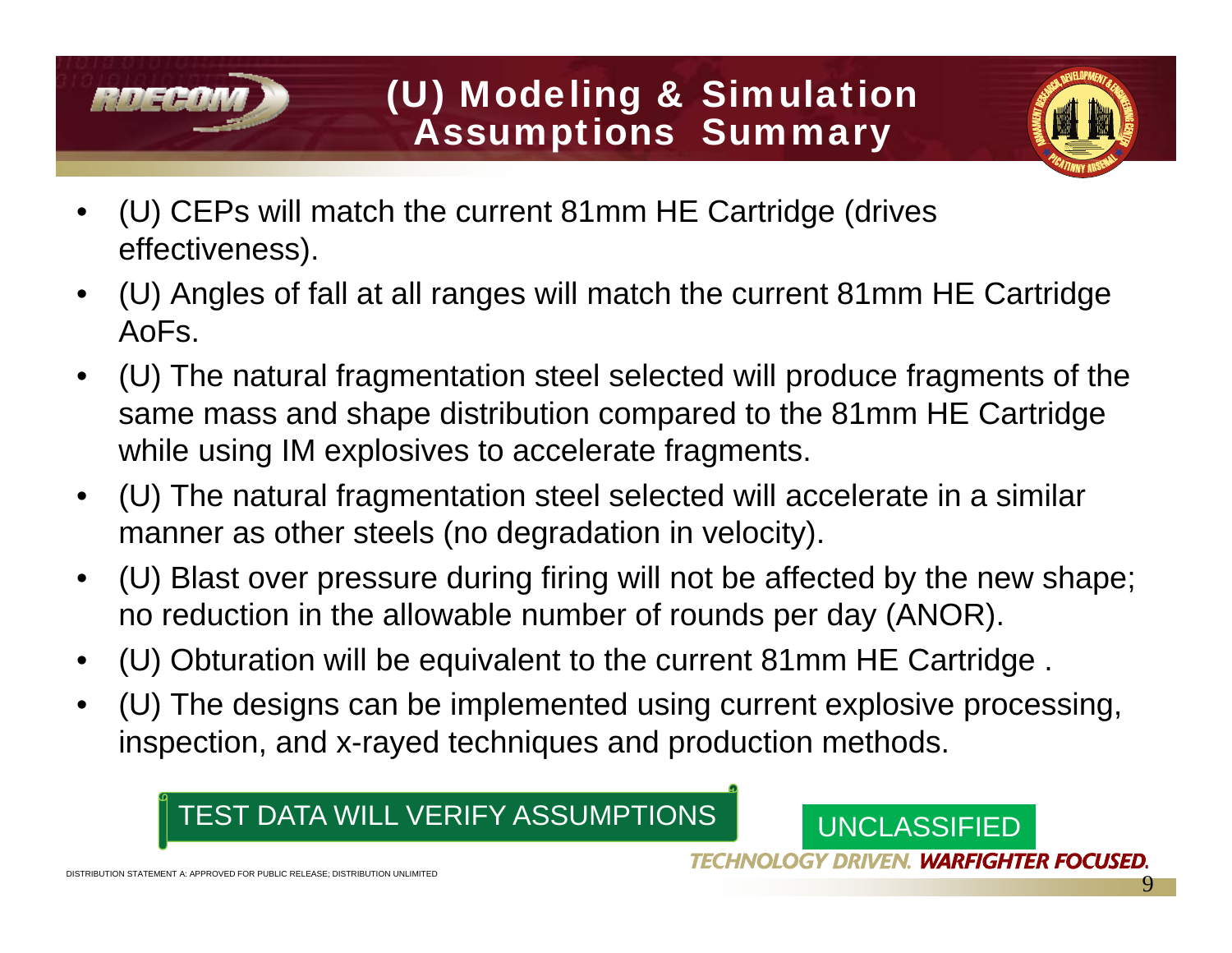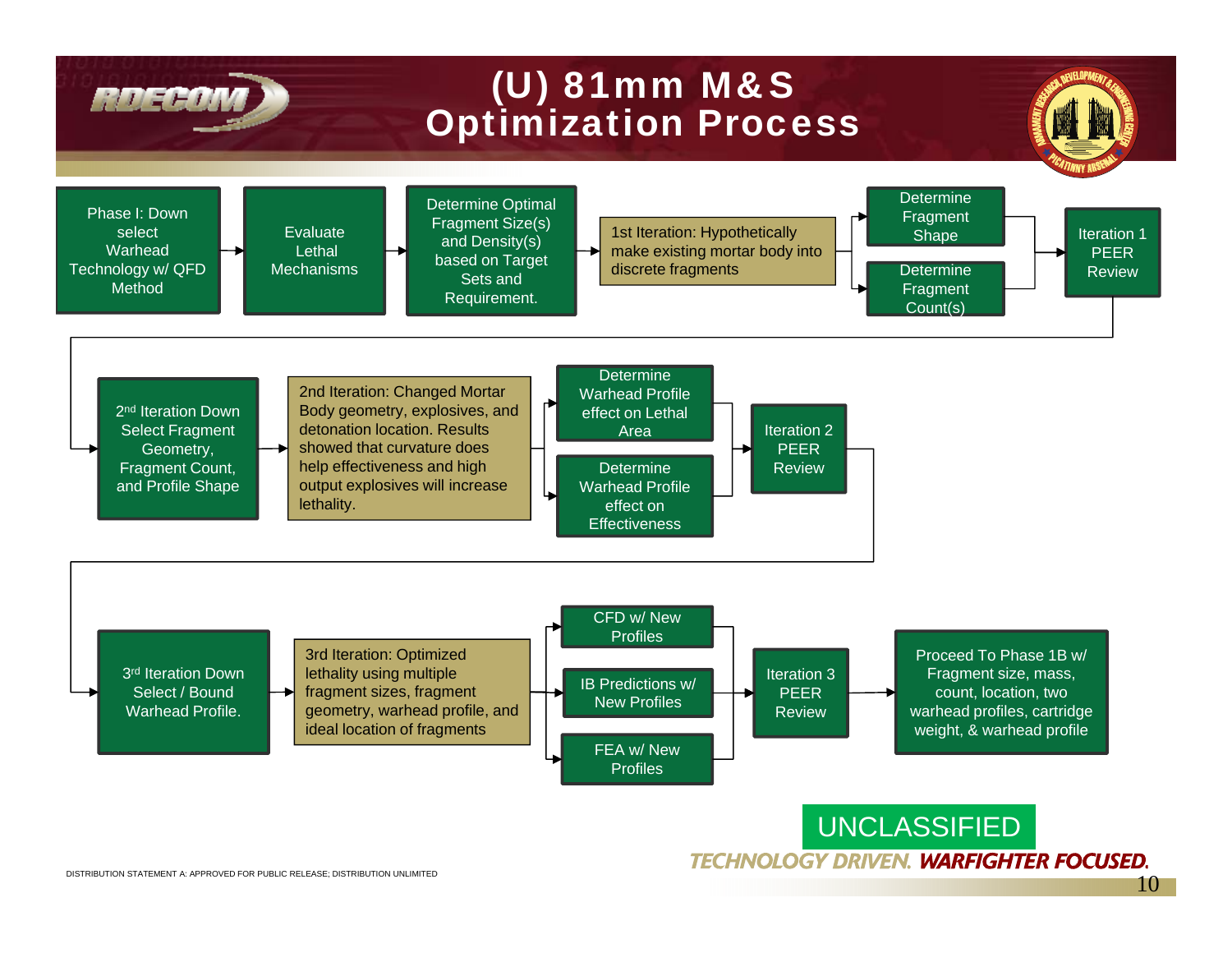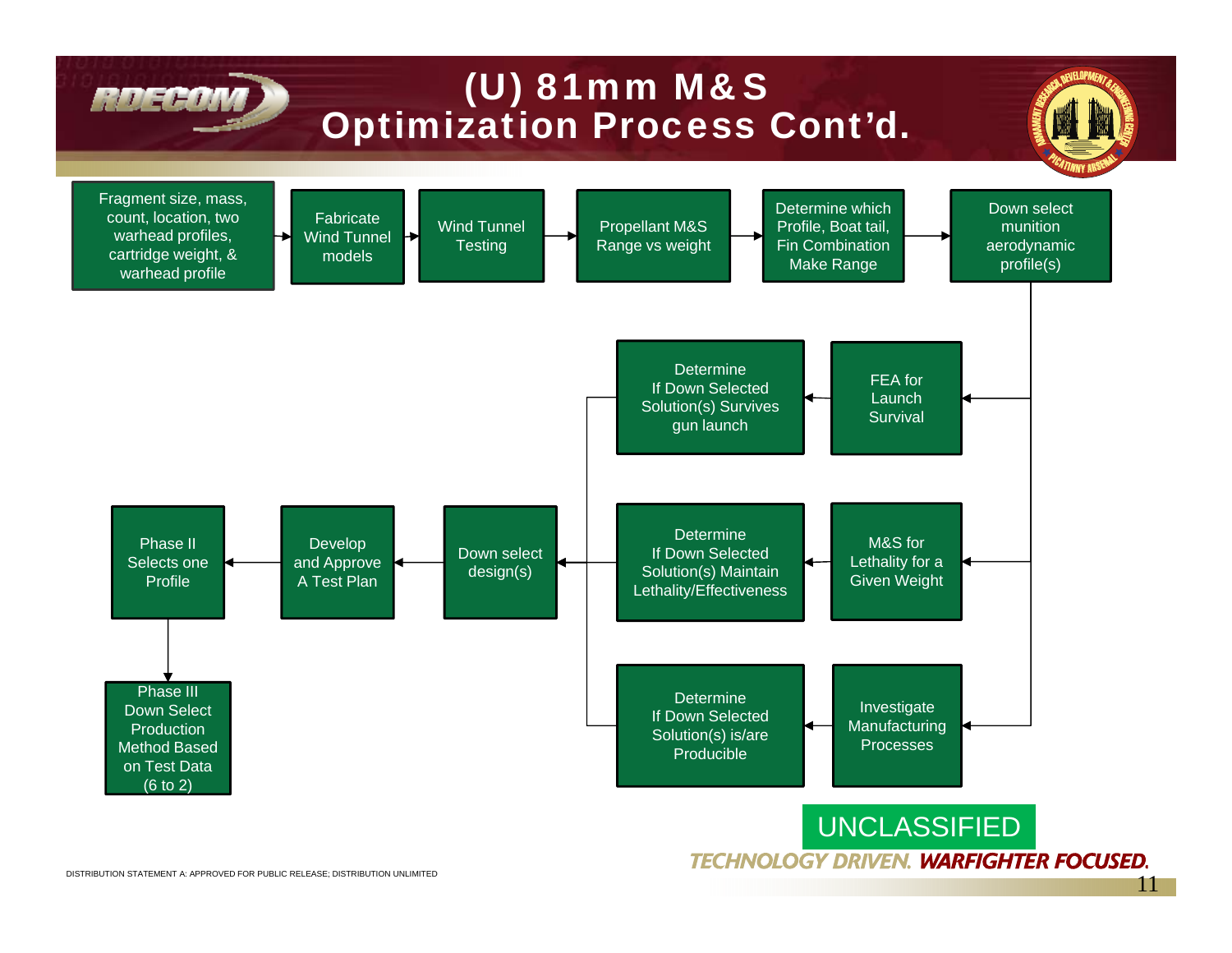# (U) 81mm Cartridge Phase III





ROECOV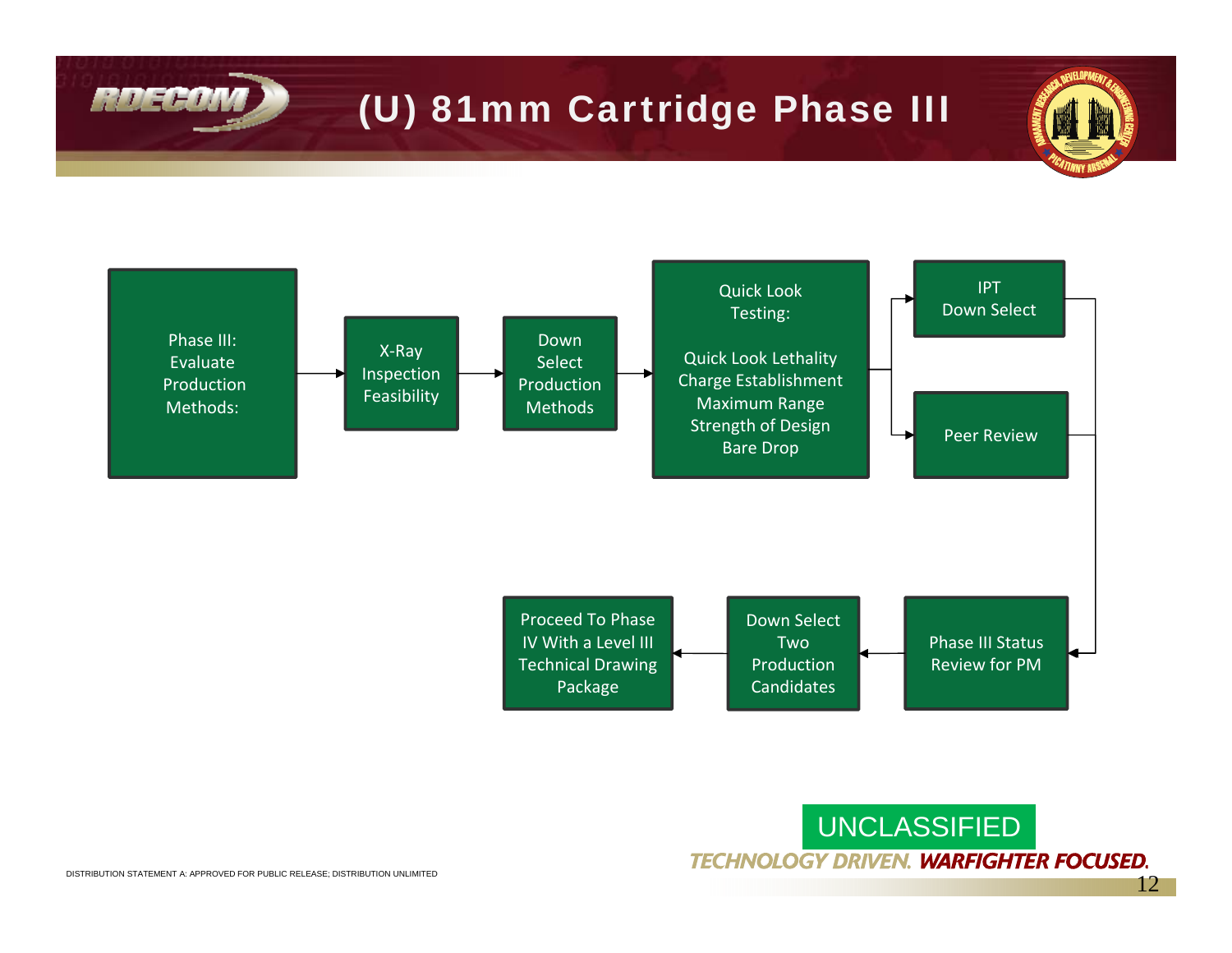# (U) 81mm Cartridge Phase IV



UNCLASSIFIED **TECHNOLOGY DRIVEN. WARFIGHTER FOCUSED.** 

ROECON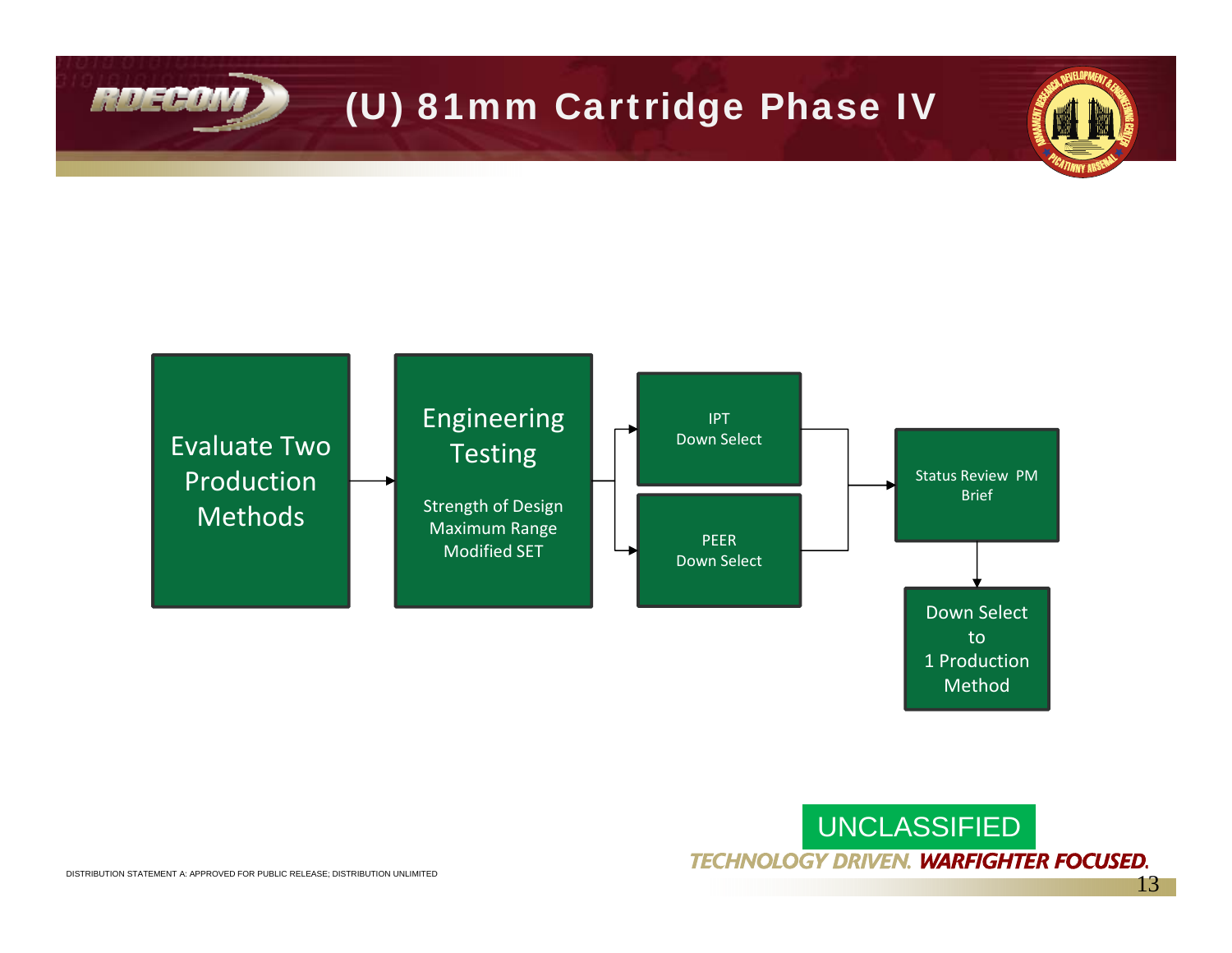# (U) 81mm Phase V – Production Qualification Testing



UNCLASSIFIED **TECHNOLOGY DRIVEN. WARFIGHTER FOCUSED.** 

**RDECOM**